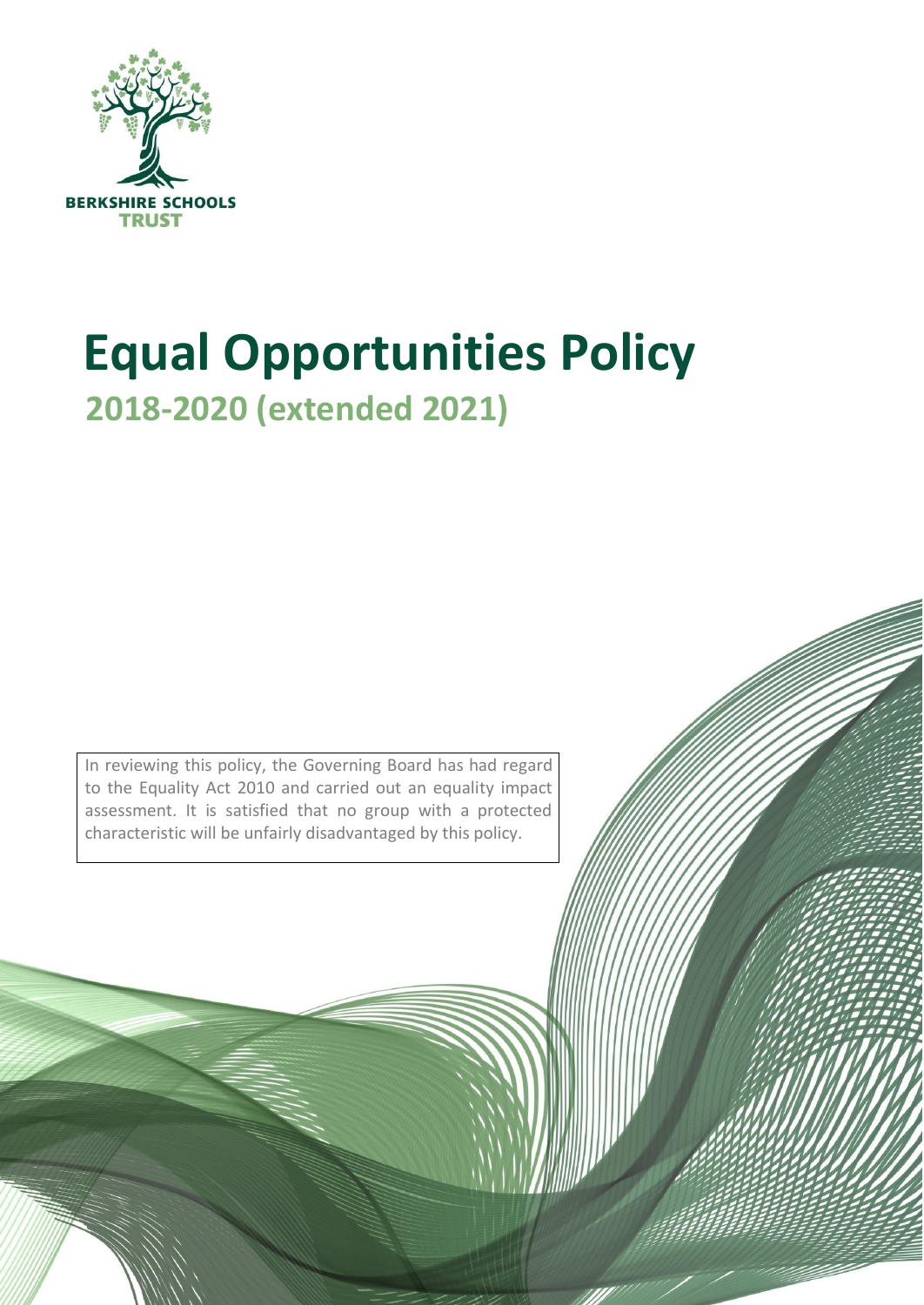#### **Contents**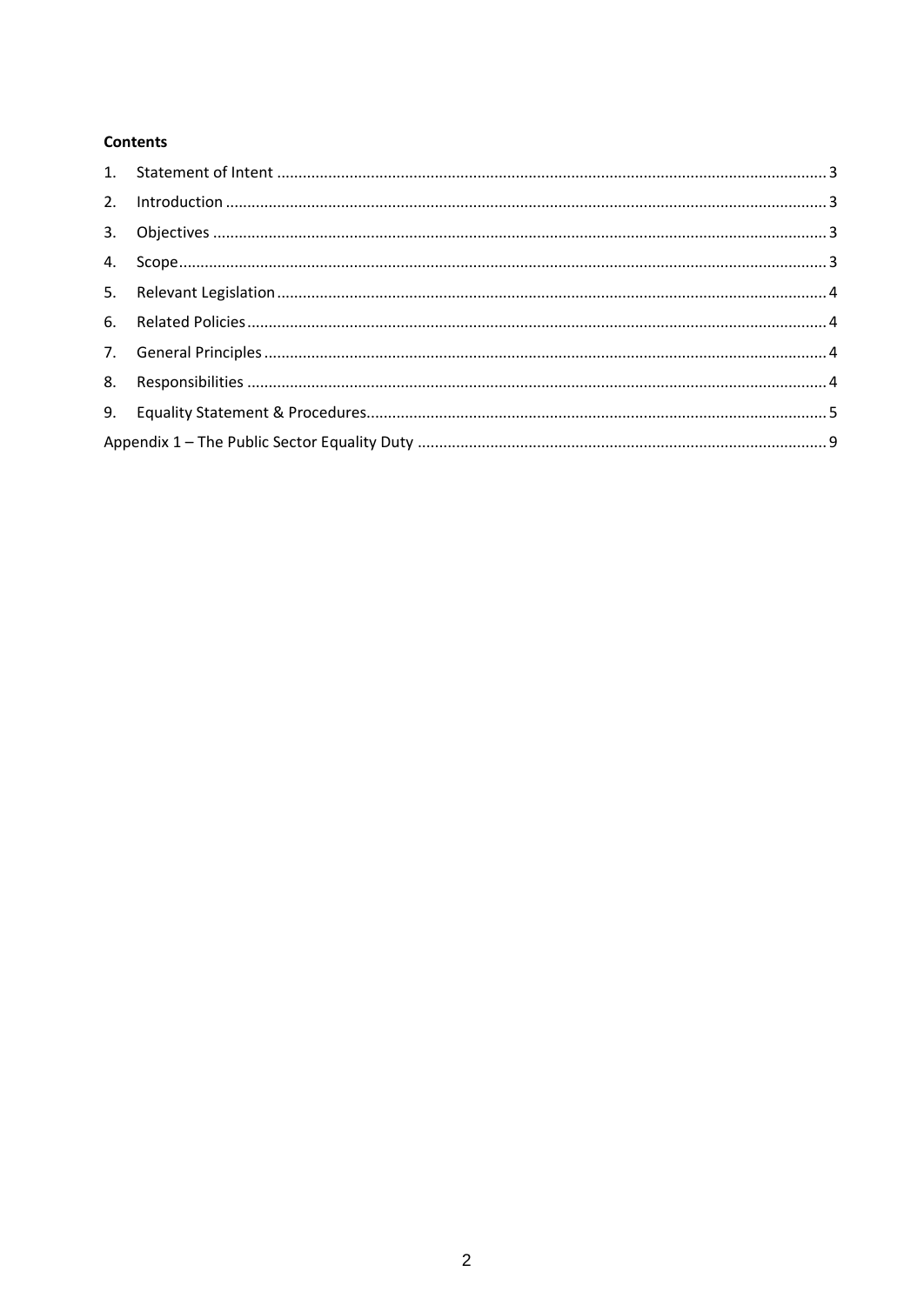## <span id="page-2-0"></span>**1. Statement of Intent**

This equality statement and procedure provides a framework outlining how the Trust will be a fair employer and promote equal opportunities which do not disadvantage any person on the grounds of a protected characteristic. It is designed to ensure that clear and transparent guidelines are provided for all working in the Trust and to ensure that the Trust complies with its legal obligations under the Equality Act (2010).

#### <span id="page-2-1"></span>**2. Introduction**

The Equality Act came into force on  $1<sup>st</sup>$  October 2010 and provides a legal framework to protect the rights of individuals and advance equality of opportunity for all.

The Equality Act brings together previous legislation into one single act providing individuals with protection in relation to the following protected characteristics -

- Age
- Disability
- Gender reassignment
- Marriage and civil partnership
- Pregnancy and maternity
- Race, including ethnic or national origins, colour and nationality
- Religion or belief, including the lack of belief
- Sex
- Sexual orientation

In accordance with its responsibilities under the Act, the school is committed to ensuring the fair and equal treatment of its employees and all other stakeholders including pupils, contractors and applicants.

#### <span id="page-2-2"></span>**3. Objectives**

The equality and diversity procedure aims to:

- value and recognise all stakeholders and enable them to develop and perform to the best of their ability;
- promote good relations between different groups sharing protected characteristics and those who do not;
- support dignity and respect for all, where no form of discrimination, intimidation, bullying or harassment is tolerated;
- advance equality of opportunity between people who share a protected characteristic and those who do not;
- where appropriate, allows positive action to be taken for under-representedgroups;
- allow breaches of equality to be investigated and dealt with accordingly as matters of misconduct;
- enable the Trust to comply with its statutory obligations under the Equality Act(2010).

#### <span id="page-2-3"></span>**4. Scope**

- Board of Trustees
- Local Governing Body
- All School Staff
- Pupils
- Contractors/ Service Providers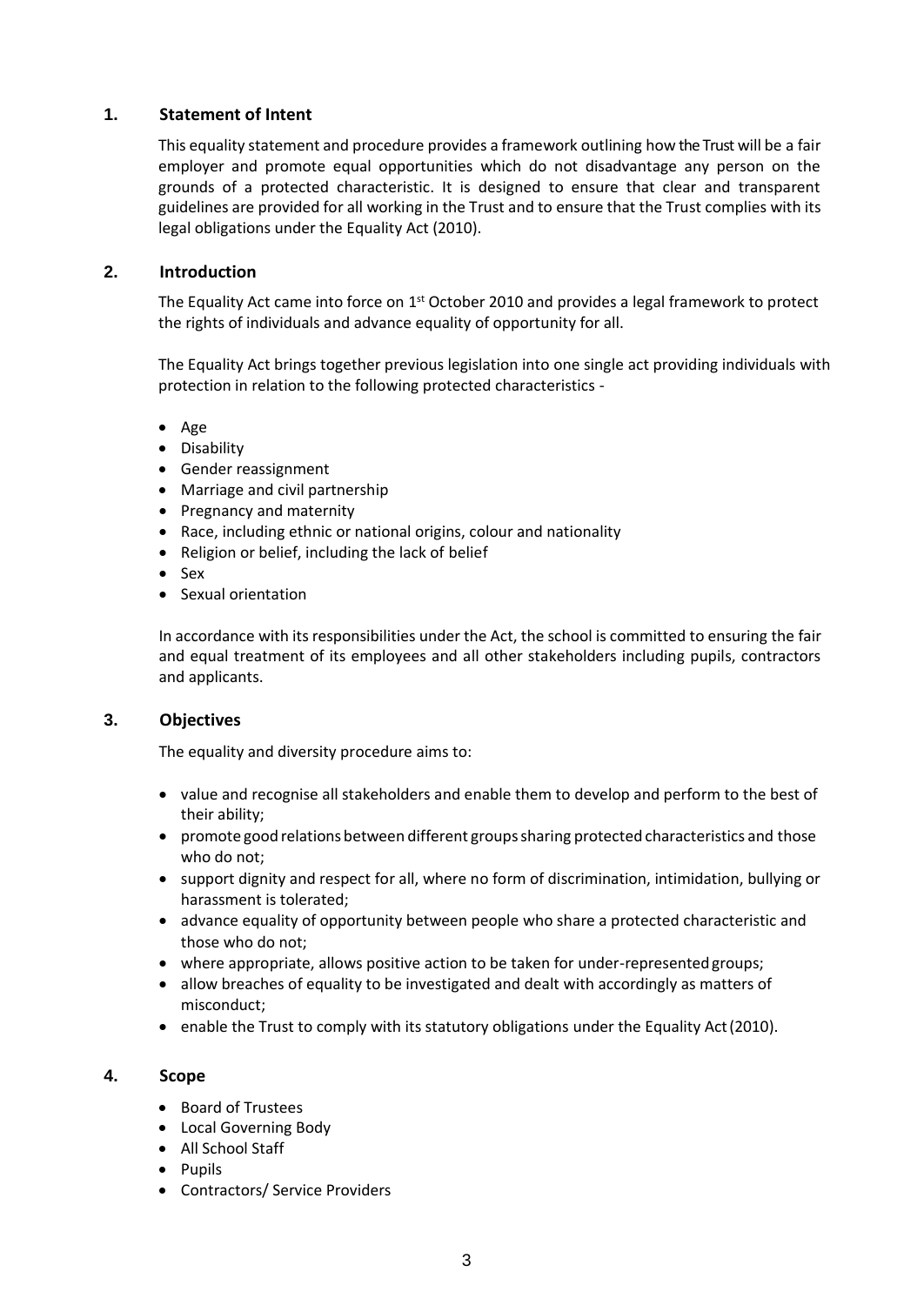## <span id="page-3-0"></span>**5. Relevant Legislation**

- Equality Act 2010
- Fixed-term Employees (Prevention of Less Favourable Treatment) *Regulations 2002*
- Part-time Employees (Prevention of Less Favourable Treatment) *Regulations2000*

## <span id="page-3-1"></span>**6. Related Policies**

- Disciplinary Policy
- Grievance Policy
- Maternity Policy
- Pay Policy
- Whistleblowing Policy

## <span id="page-3-2"></span>**7. General Principles**

## Definitions

- Where the term "relevant body" has been used throughout this policy, this refers to the Board of Trustees of the Berkshire Schools Trust;
- Unless indicated otherwise, all references to "teacher" include the headteacher;
- Unless indicated otherwise, all references to 'staff' include teaching, support and centrally employed staff.

## Consistency of Treatment and Fairness

The relevant body is committed to ensuring consistency of treatment and fairness and will abide by all relevant employment and equality legislation.

## Delegation

The Board of Trustees has chosen to delegate some of its functions to the Headteachers as set out in this policy.

## Monitoring and Evaluation

The Local Governing Body and Headteacher will monitor at school level the operation and effectiveness of this policy. The Headteacher / Chair of the Local Governing Body may be periodically asked to report to the Trust pay and personnel sub- committee the details of the operation of this procedure in their school.

All schools also have a public sector equality duty in respect of equality procedures and reporting. Details of this are also provided within this document.

## <span id="page-3-3"></span>**8. Responsibilities**

It is the school's view that promoting and delivering Equality within the school is the responsibility of each employee, pupil and stakeholder. Examples of where each group can play their part are as follows: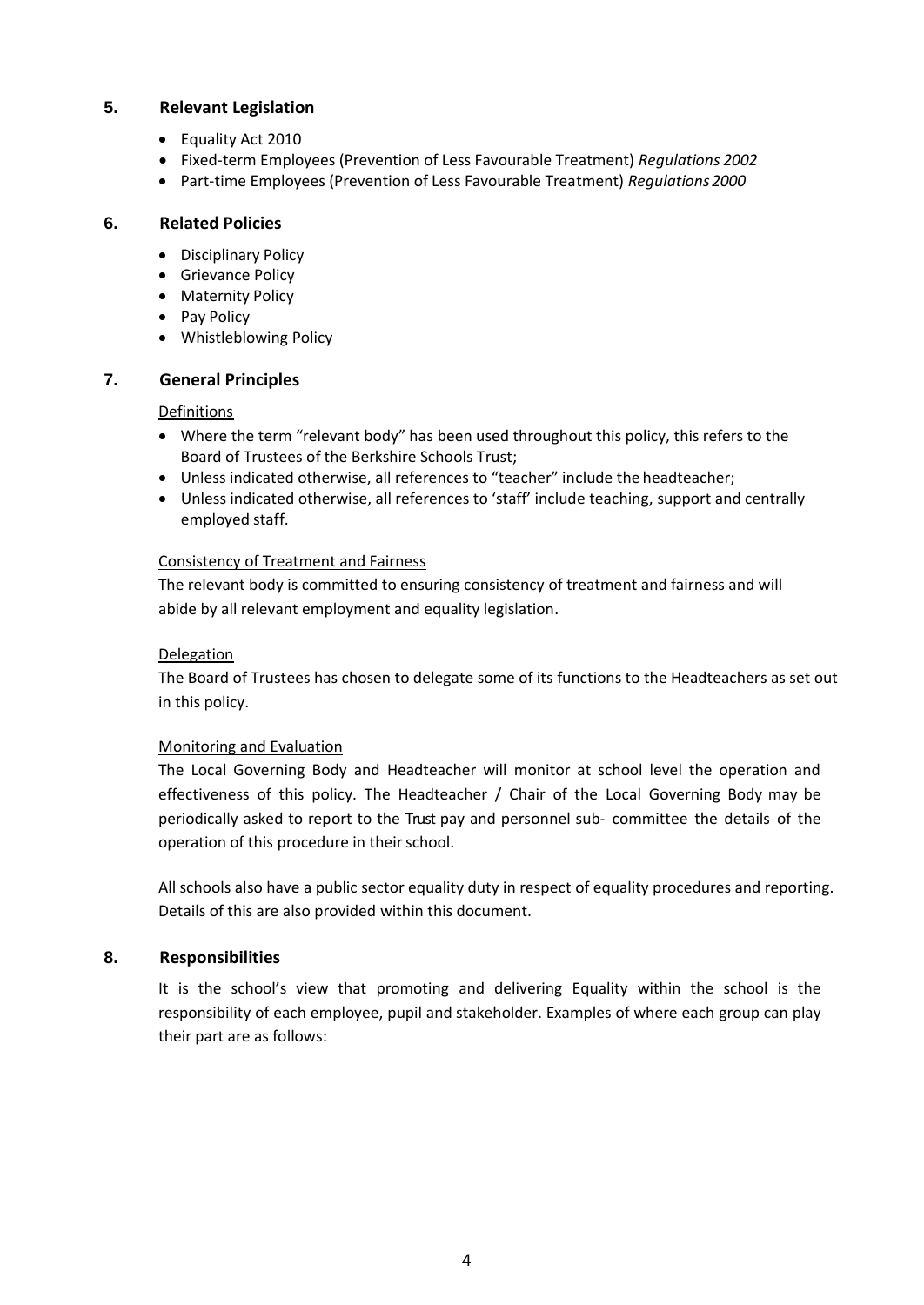| <b>Key Group</b>            | <b>Responsibility</b>                                                                                                                                                                                                                                                                                                                                                                                                                                                                                               |  |  |
|-----------------------------|---------------------------------------------------------------------------------------------------------------------------------------------------------------------------------------------------------------------------------------------------------------------------------------------------------------------------------------------------------------------------------------------------------------------------------------------------------------------------------------------------------------------|--|--|
| <b>Local Governing Body</b> | Ensuring on a day to day basis the implementation and adherence to<br>$\bullet$<br>equality procedures in the school<br>Ensure that the school meets its specific duties under the Public Sector<br>$\bullet$<br>Equality Duty: i.e. to publish equality objectives every four years and<br>annually publish information demonstrating how the school is meeting<br>the aims of the general PSED<br>Ensure that any concerns raised under equality procedures are dealt<br>with seriously, sensitively and promptly |  |  |
| Headteacher                 | Acting as a role model to ensure that all individuals are treated with<br>$\bullet$<br>dignity and respect<br>Promoting key messages to staff, parents and children and young<br>٠<br>people about equality and the expectations of them, and the<br>expectations they can have of the school<br>Ensuring appropriate training is provided to the school community<br>٠<br>Ensure that any concerns raised under equality procedures are treated<br>٠<br>seriously, sensitively and promptly                        |  |  |
| School staff                | Treating everyone with dignity and respect<br>$\bullet$<br>Act as a role model<br>Raising any concerns in relation to equality procedures<br>٠<br>Support colleagues within the school                                                                                                                                                                                                                                                                                                                              |  |  |
| Parents                     | Take an active part in identifying any barriers to equality and report<br>$\bullet$<br>these to the Local Governing Body<br>Support and challenge the school to achieve equality of opportunity<br>for all                                                                                                                                                                                                                                                                                                          |  |  |
| Children and young people   | Treating everyone with dignity and respect<br>$\bullet$<br>Raising any concerns in relation to equality procedures                                                                                                                                                                                                                                                                                                                                                                                                  |  |  |

## <span id="page-4-0"></span>**9. Equality Statement & Procedures**

## Aims

The Equality and Diversity Procedure aims to:

- ensure that the school fulfils its legal obligations in accordance with the Equality Act (2010);
- value and recognise all stakeholders and enable them to develop and perform to the best of their ability;
- promote good relations between different groupssharing protected characteristics and those who do not;
- support dignity and respect for all, where no form of discrimination, intimidation, bullying or harassment is tolerated;
- advance equality of opportunity between people who share a protected characteristic and those who do not;
- where appropriate, allows positive action to be taken for under-representedgroups;
- allow breaches of equality to be investigated and dealt with accordingly as matters of misconduct.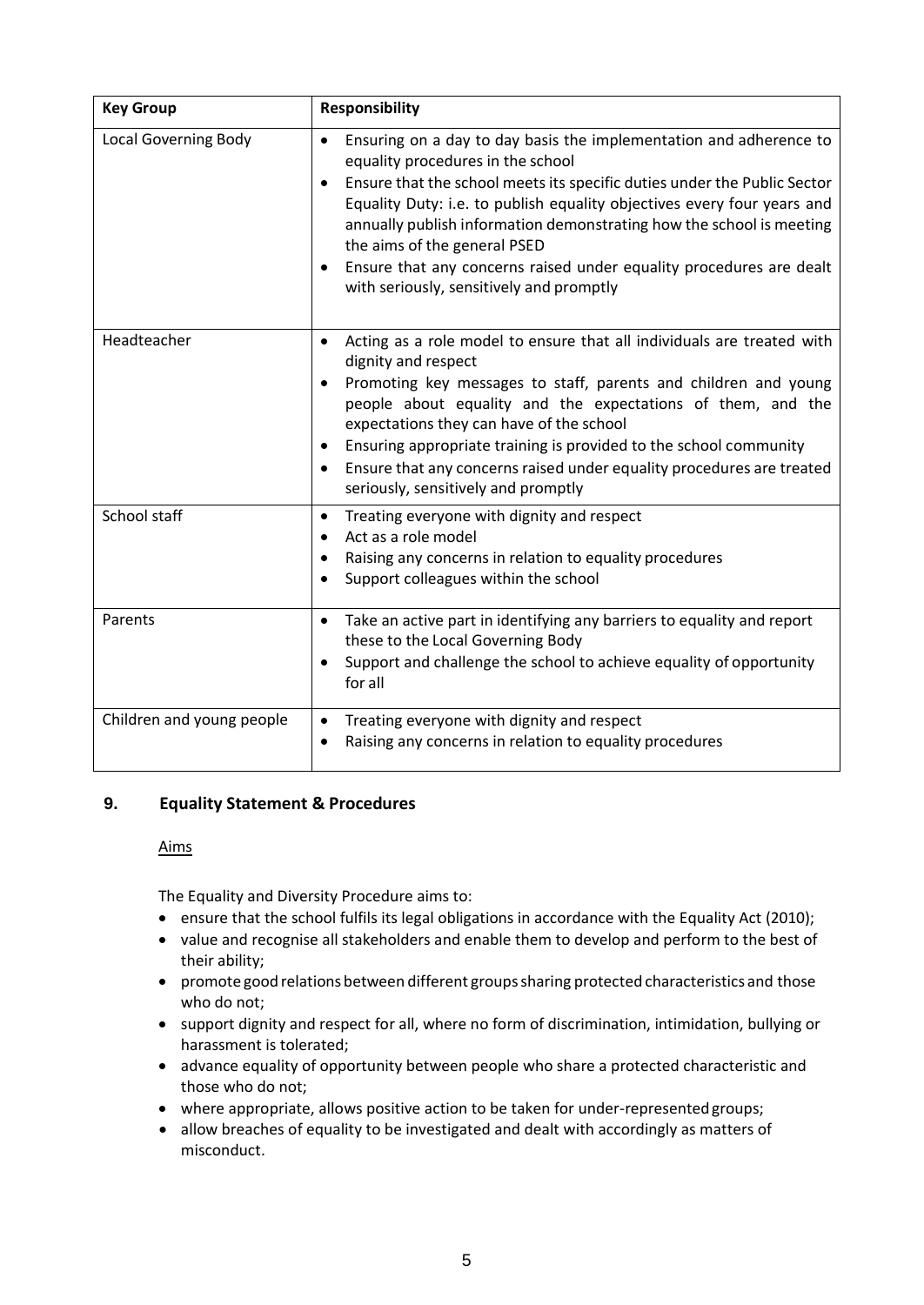#### Application

The Equality and Diversity Procedure applies to all employees within the school, including those engaged on permanent and fixed-term contracts, casual workers, agency workers and apprentices. It also applies to job applicants.

Through application of the equality and diversity procedure, the school aims to promote a culture of fairness and to ensure that no employee, or applicant, is treated less favourably than another on the grounds of a protected characteristic.

The scope of the procedure covers all aspects of the employment relationship including selection for employment; promotion; learning and development; pay and benefits; employment practices and performance management.

#### Discrimination, Victimisation and Harassment

The school is committed to the avoidance of all forms of discrimination, victimisation and harassment in the workplace. This could take various forms as outlined below.

**Direct discrimination** occurs when a person treats another less favourably than they treat or would treat others because of a protected characteristic. This could arise at any point in the employee life-cycle from recruitment through to selection for redundancy.

Direct discrimination includes discrimination by perception: i.e. when an individual is treated less favourably because others think they possess one of the protected characteristics even if this isn't actually the case.

Direct discrimination also includes associative discrimination where someone is treated less favourably because they associate with another person who possesses a protected characteristic; e.g. turning down someone for a job because they are known to have caring responsibilities for someone with a disability.

**Indirect discrimination**may occurif a particularworking practice orrule is applied which puts one group of employees, who share a protected characteristic, at a disadvantage-

e.g. limiting part-time employees from training opportunities would impact females indirectly as they make up the largest component of part-time workers. Indirect discrimination can only be lawful if there is an objective justification for it and it is a proportionate means of achieving a legitimate aim.

**Harassment** is any unwanted physical, verbal or non-verbal conduct which has the purpose or effect of violating a person's dignity or creating an intimidating, hostile, degrading, humiliating or offensive environment for them. It also includes treating someone less favourably because they have submitted or refused to submit to such behaviour in the past.

Unlawful harassment is conduct of a sexual nature (sexual harassment), or it may be related to age, disability, gender reassignment, marital or civil partner status, pregnancy or maternity, race, colour, nationality, ethnic or national origin, religion or belief, sex or sexual orientation

**Victimisation** is where an employee is subject to a detriment because they have made or supported a complaint or grievance under the Equality Act or because they are suspected of doing so.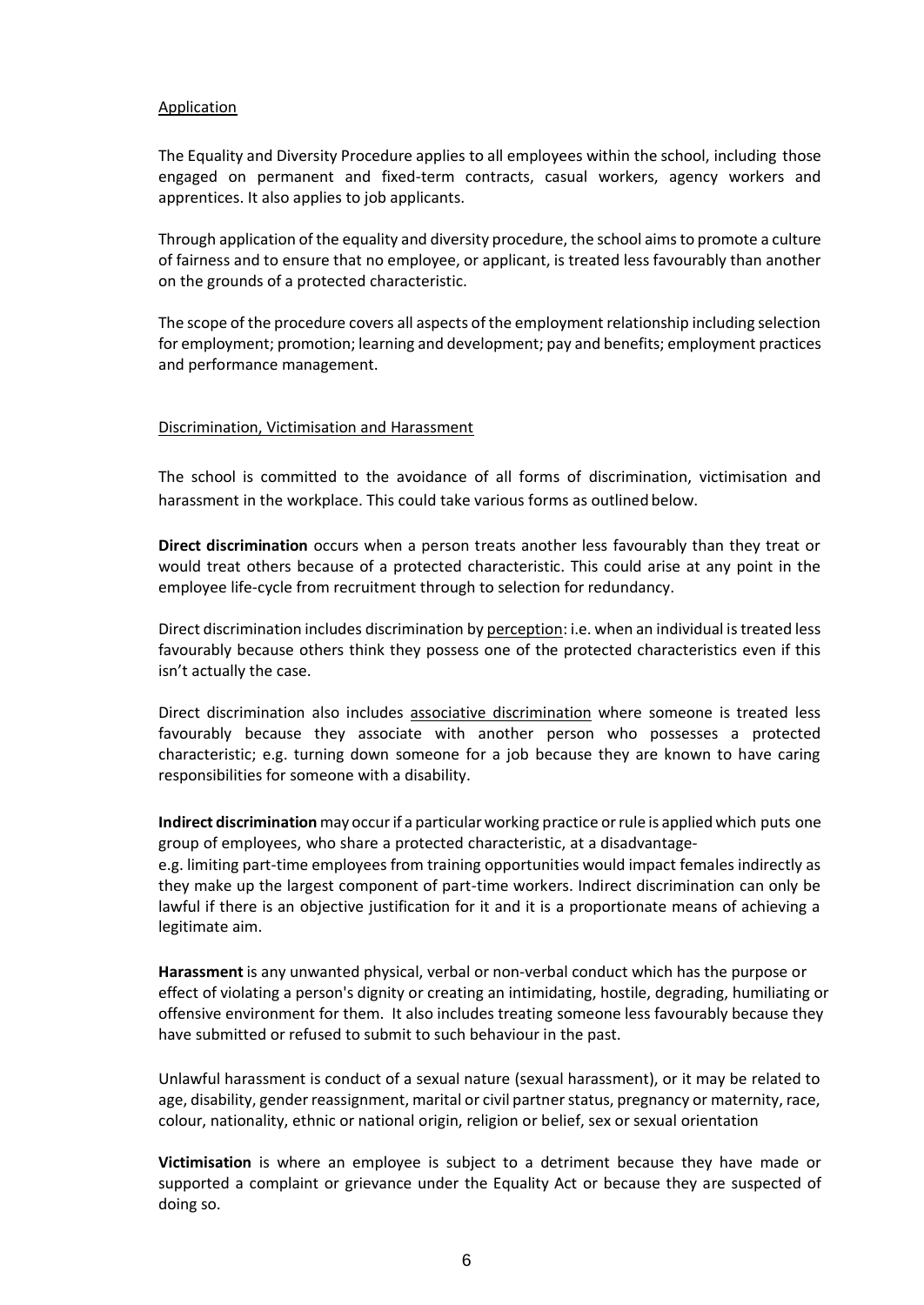Positive action is permitted under law and the Trust may take positive action if it is believed that employees or applicants who share a particular protected characteristic suffer a disadvantage connected to that characteristic.

Academies with a religious character are allowed by specific legislation in the School Standards and Framework Act 1998 to use religious criteria in the appointment of some teaching staff in ex-VC schools that are not sponsored academies and of all teaching staff in ex-VA schools and in all sponsored academies. Also, in certain circumstances an 'occupationalrequirement exception' may arise in respect of a non-teaching post allowing an employer to require employees or applicants to have religious or other particular protected characteristics.

Support is available centrally from the Trust HR team and it is expected that the Local Governing Body, Headteacher or centrally employed Line Manager, will seek their advice in the event of any query relating to discrimination, victimisation or harassment.

## **Protected Characteristics**

The school is committed to the fair and equal treatment of all its employees and will not tolerate discrimination on the basis of any of the following protected characteristics.

**Age**: The school recognises the positive contribution employees from all age groups can bring to the organisation and employees will be treated fairly, regardless of age across the whole employment life-cycle. Employees will also not be compulsorily retired because of their age (although there are certain exceptions that may be justified if there are genuine age-based rules or work practices that must be compliedwith).

**Disability**: a person is disabled if they have a physical or mental impairment which has a substantial, long-term adverse effect on their ability to carry out normal day to day activities. The school commits that its employees will not be directly or indirectly discriminated against on the grounds of a disability and that applicants and employees who are disabled are treated fairly with any needs arising as a consequence of the disability being addressed during the recruitment process and during employment.

The school will:

- Take prompt action to identify and implement reasonable adjustments to ensure, wherever possible, disabled people can access, progress and remain in employment;
- Access specialist support and advice where required;
- Ensure action is taken against those who discriminate against disabled people;
- Take all reasonable steps to ensure employees understand their responsibilities under the Equality Act in relation to disabled workers.

Any information disclosed by an individual to the school about a disability will be treated sensitively and confidentially.

**Gender reassignment**: people who are proposing to undergo, are undergoing, or have undergone a process (or part of a process) to reassign their gender have the protected characteristic of gender reassignment. The school commit that any such employee or applicant will not be discriminated against on account of this characteristic, e.g. absence from work due to a gender reassignment process will be treated in the same manner as absence for illness orinjury.

**Marriage or civil partnership**: School employees and job applicants who are married or in a civil partnership will be treated fairly and equally to all others.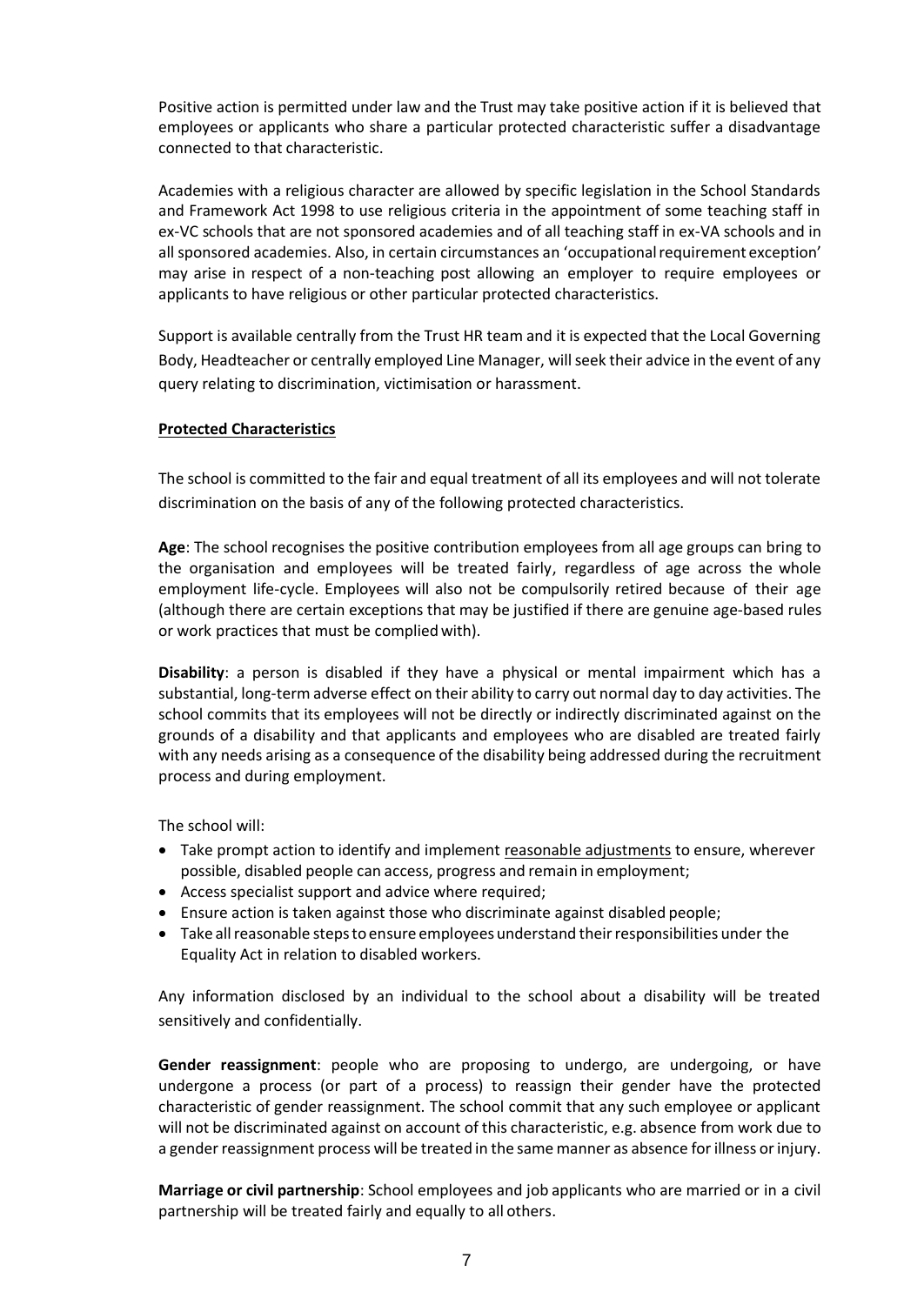**Pregnancy and maternity**: women who are pregnant or on maternity leave are protected from discrimination during the period of pregnancy or statutory maternity leave to which they are entitled. Additional statutory rights are also applicable to a pregnant employee such as time off for antenatal care and unfair dismissal protection.

**Race**: a racial group is a group of people who have or share a skin colour, nationality and ethnic or national origins. School employees will not be treated less favourably on account of these characteristics.

**Religion or belief**: School employees and applicants will not be discriminated against based on their religion or beliefs and will be respectful of those of other religions or their own. This protection also applies to those who do not follow a religion.

**Sexual orientation**: School employees and applicants will be treated fairly regardless of their sexual orientation and the dignity of all should be respected. Care should be taken to avoid situations where a person feels excluded or unwelcome because of their sexual orientation and Line Managers should be aware that harassment that takes the form of a general culture, e.g. the telling of homophobic jokes, should not be tolerated.

**Sex**: male and female employees and job applicants will not be treated less favourably based on their gender.

#### **General Provisions**

In recruiting staff, the school will ensure that its practices do not discriminate against candidates in ways which are unrelated to their ability to carry out the role.

All opportunities for employees to develop their skills and expertise will be carried out in a fair manner.

The pay of staff within the school will be based upon their skills and abilities, and linked to their job role, and not based upon any characteristic.

The school is committed to ensuring relevant training is provided to employees in respect of the provisions of the Equality Act and any subsequent revisions to it.

The Equality and Diversity Procedure is applicable to all staff, governors and contractors working within a school. Pupils are subject to separate policies relating to behaviour.

#### **Raising Concerns**

If any employee has concerns about conduct or behaviour in the workplace pertaining to the Equality and Diversity Procedure, they should speak to their Line Manager at the earliest opportunity. In the event that the concern relates to the Line Manager, an employee should speak to the Headteacher in the first instance.

Any employee found to be in breach of this procedure as a result of behaviour, conduct or comments towards another employee or stakeholder will be subject to disciplinary proceedings.

If a parent/carer feelsthat their child or young person is being treated unfairly they should follow the school's Complaints Procedure.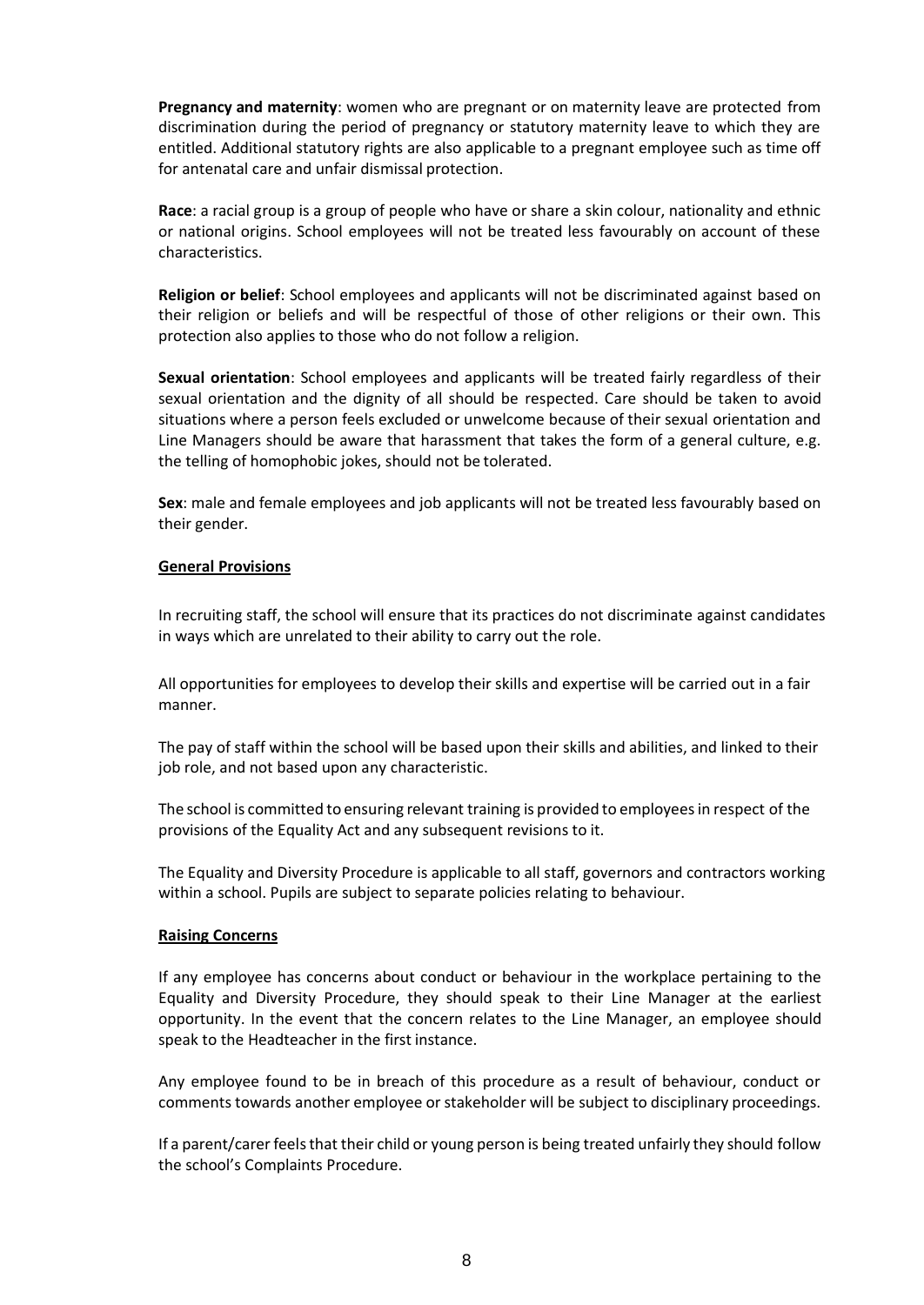## <span id="page-8-0"></span>**Appendix 1 – The Public Sector Equality Duty**

The Equality Act 2010 sets out the equality matters that schools need to consider when making decisions that affect pupils or staff with different protected characteristics. This duty has three elements.

In carrying out their functions public bodies, such as schools, are required to have 'due regard' when making decisions and developing policies, to the need to:

- eliminate discrimination, harassment, victimisation and other conduct that is prohibited by the Equality Act 2010;
- advance equality of opportunity between people who share a protected characteristic and people who do not share it;
- foster good relations across all protected characteristics between people who share a protected characteristic and people who do not share it.

In order to help schools in England meet the general equality duty, there are two specific duties that they are required to carry out. These have been in place since April 2012 and are:

- to publish information to demonstrate how they are complying with the equality duty;
- to prepare and publish one or more specific and measurable equality objective.

Further guidance on equality objectives is contained in Appendix 2.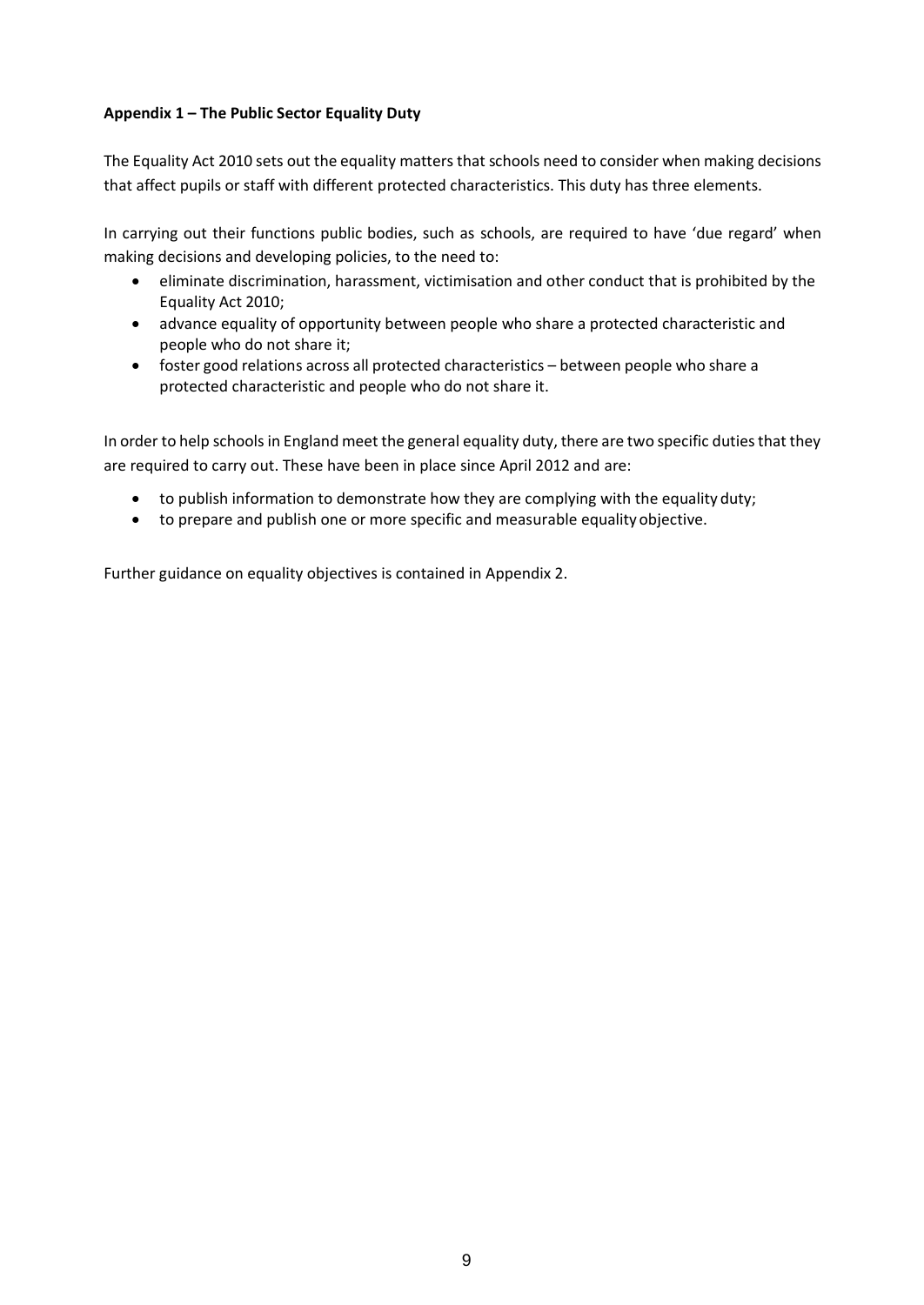## **Appendix 2 – Guidance on Equality Objectives for Schools**

## **Background**

The DfE's guidance on **[Statutory Policies for Schools](https://www.gov.uk/government/uploads/system/uploads/attachment_data/file/357068/statutory_schools_policies_Sept_14_FINAL.pdf)** (Sep 2014) states that schools have responsibilities to:

- draw up and publish equality objectives every four years, and
- annually publish information demonstrating how they are meeting the aims of the general public sector equality duty.

## **What this means in practice?**

The public sector equality duty applies to all schools, including academies, and this is therefore a statutory responsibility for all schools within the Trust.

## **Whose responsibility is it?**

As these should be produced on a school by school basis it is a responsibility delegated by the Board of Trustees of the Trust to the Local Governing Body who may in turn delegate this to a committee of the Governing Body, the Headteacher or possibly an individual Governor.

## **Producing equality objectives**

- The DfE [guidance](https://www.gov.uk/government/uploads/system/uploads/attachment_data/file/315587/Equality_Act_Advice_Final.pdf) is clear that schools are free to meet their duties in ways appropriate to their own circumstances and also that the process is not intended to be overly burdensome,
- Schools are therefore able to choose equality objectives that best suit their individual situation and contribute to the welfare of their pupils and the school community,
- Objectives do need to be specific and measurable and should be used as a tool to help improve the school experience of a range of different pupils. They should also be achievable,
- A school should set as many objectives as it believes are appropriate to its size and circumstances.

## **Publishing equality objectives**

It is up to schools themselves to decide in what format they publish equality information, but they must be accessible to those members of the school community and the public who want to see it. Setting up a webpage on the school's website would be an effective means of doing this.

As the Trust has responsibility for the schools within the Trust it's also important that a copy of the annual report is provided to the People and Pay committee by the end of each academic year.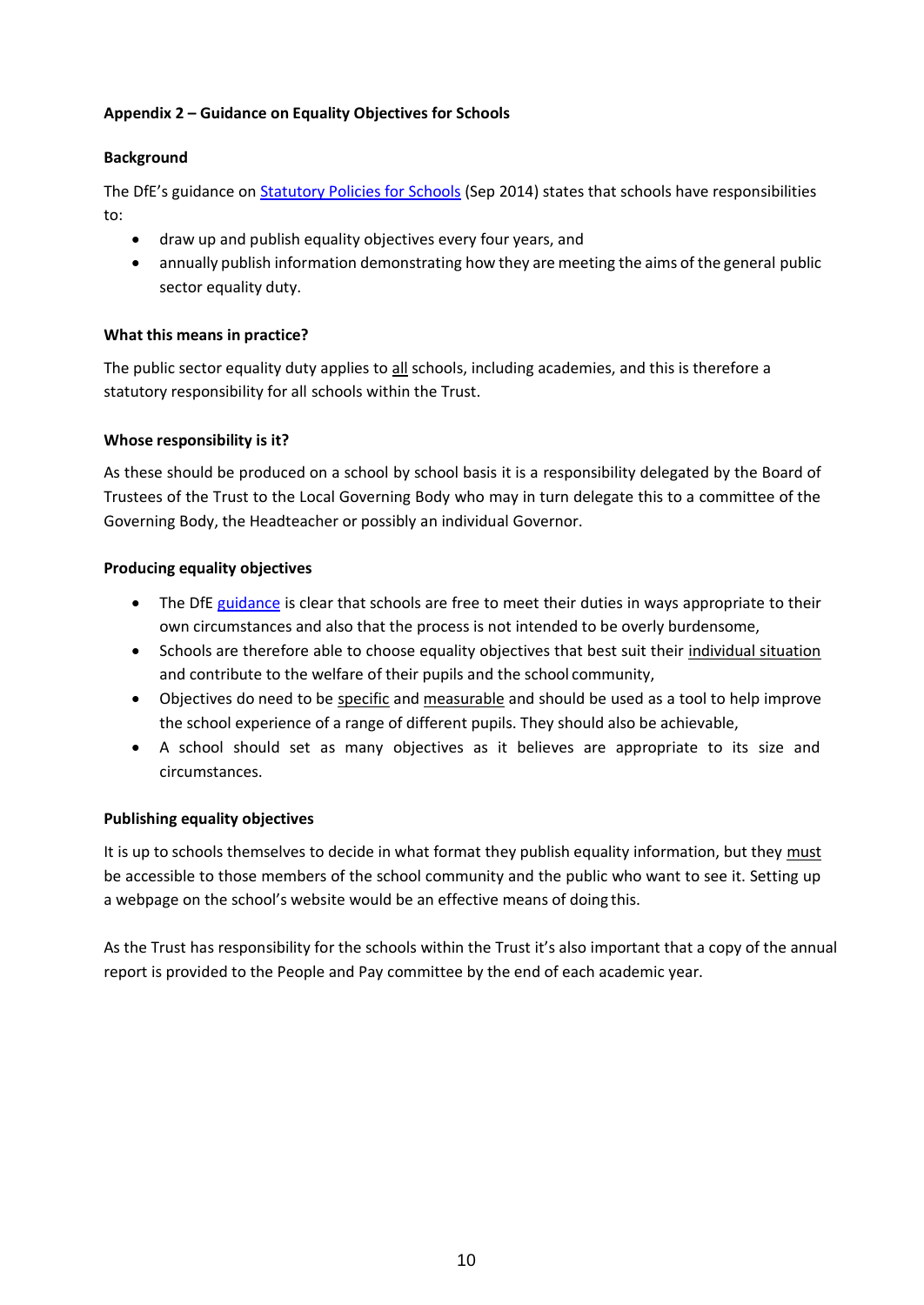## **Equality Statement & Policy**

#### **Example Equality Objectives**

Any equality objective needs to be relevant to your school but the following are examples of objectives you could consider.

- To increase the extent to which all pupils, including in particular those with protected characteristics as defined by the Equality Act, feel valued and confident, and in consequence more likely to achieve their potential,
- To promote spiritual, moral, social and cultural development through all appropriate curricular opportunities, with particular reference to issues of equality and diversity,
- To promote cultural development and understanding through a rich range of experiences both in and beyond the school,
- To reduce prejudice and increase understanding of equality through direct teaching across the curriculum,
- To narrow the gap between boys and girls in writing by the end of KS1
- To support learners with particular needs.

#### For example,

| <b>Equality Objective</b>                    | <b>Actions required</b>                                                                                                                                                                                                                                                                                                                                                                                                                                                                           | <b>Success Criteria</b>                                                                                                                                                                                                                                                                                                                                                                                                              |
|----------------------------------------------|---------------------------------------------------------------------------------------------------------------------------------------------------------------------------------------------------------------------------------------------------------------------------------------------------------------------------------------------------------------------------------------------------------------------------------------------------------------------------------------------------|--------------------------------------------------------------------------------------------------------------------------------------------------------------------------------------------------------------------------------------------------------------------------------------------------------------------------------------------------------------------------------------------------------------------------------------|
| Supporting learners with<br>particular needs | Teachers and support staff attend training relating to the<br>$\bullet$<br>needs of individuals or groups of children as appropriate.<br>Teachers prepare Individual Education Plans where<br>necessary and share regularly with parents.<br>Extra tuition is provided where appropriate.<br>$\bullet$<br>Transition arrangements for children with disabilities,<br>medical needs and/or learning disabilities are carefully<br>managed with support from outside agencies where<br>appropriate. | The school will have in place:<br>Individual Education Plans that focus on learning<br>priorities<br>Basic Skills support, where appropriate<br>Language support available as required<br>Tutoring/mentoring schemes available as appropriate<br>Homework/Revision support provided as appropriate<br>Appropriate training to enable staff to meet particular<br>learning needs - planned well in advance of a child's<br>admission. |
| Making the school<br>accessible to all       | Good interagency links are maintained by the school.<br>٠<br>Very supportive relationships with parents of children<br>with additional needs<br>Children with additional physical, medical and emotional<br>needs are supported appropriately in school (and outside<br>e.g. home school link, Seesaw)<br>Adaptations are made so as to include all children in<br>educational visits, extra-curricular opportunities,<br>residentials etc.                                                       | The school will ensure that:<br>It meets the needs of pupils, staff and others with<br>physical disabilities<br>It meets the needs of pupils, staff and others with other<br>disabilities<br>Curricular and extra-curricular opportunities are<br>$\bullet$<br>available for pupils with disability<br>It will identify further developments to address<br>outstanding issues where these constitute reasonable<br>adjustments.      |